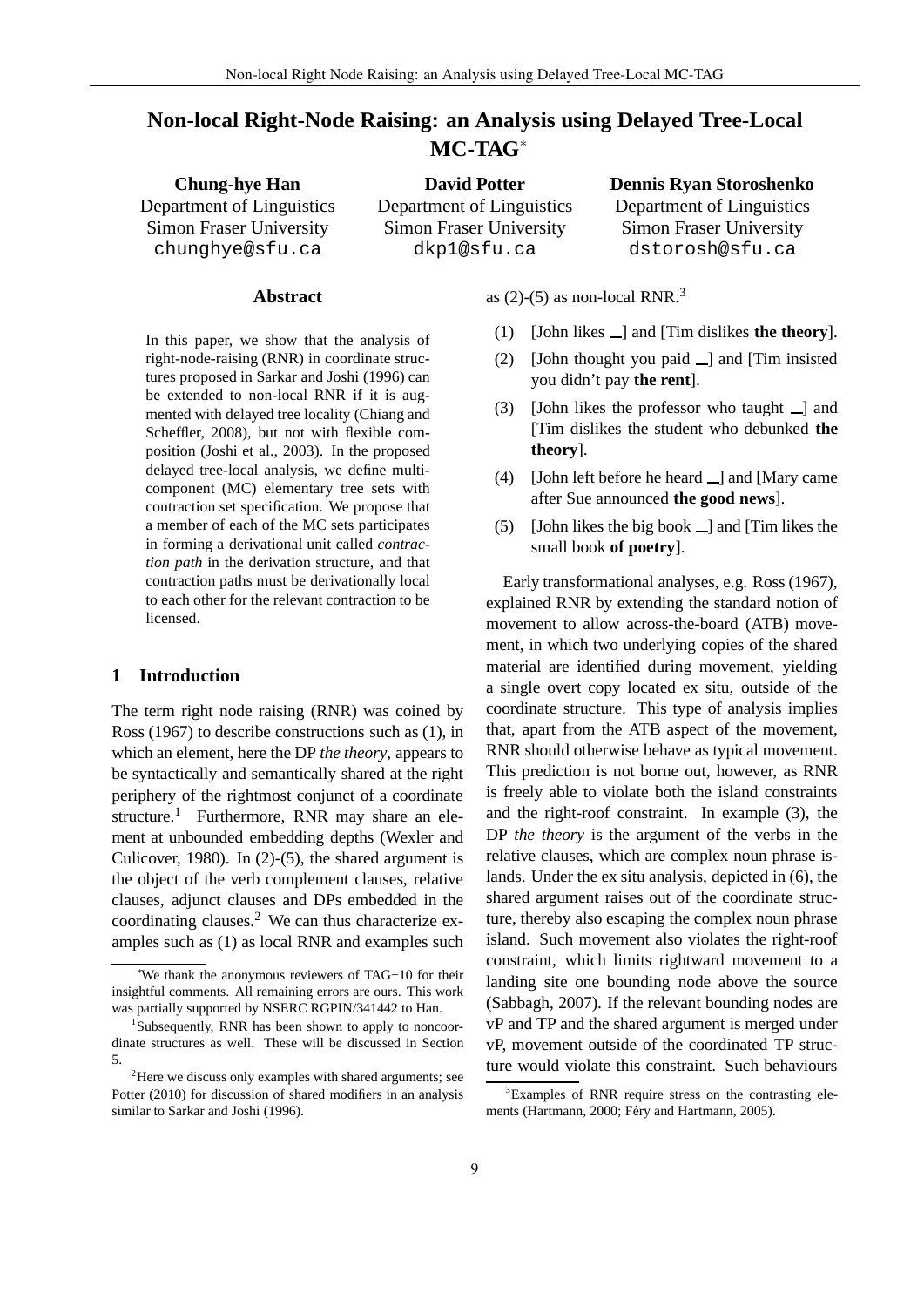are unpredicted if RNR is derived from movement of the shared element to a position outside of the coordinate structure.

(6)  $[T_P$  John  $I_{vP}$  likes the professor who taught  $t_i$  ]] and  $[T_P$  Tim  $[t_P]$  dislikes the student who debunked  $t_i$  ]] **the theory**<sub>*i*</sub>.

While some attempt has been made to explain the unpredicted behaviour of RNR in the ex situ analysis, e.g. Sabbagh (2007), an alternative approach to RNR is available which circumvents these complications by locating the shared elements in situ. Sarkar and Joshi (1996) propose such an in situ analysis using Tree Adjoining Grammar (TAG), positing that the shared element is located in the canonical position within the rightmost conjunct. One significant consequence of this analysis is that the contrast between movement and RNR requires no explanation; RNR is not derived from movement, and thus their differences in behaviour are unremarkable.

However, the implementation of Sarkar and Joshi's analysis does make clear predictions for the locality of RNR: it predicts that non-local RNR is illicit. As will be discussed in Section 2, the mechanism proposed by Sarkar and Joshi only permits sharing between two elementary trees that are directly composed. Thus, examples such as (1), in which the shared element *the theory* is an object of the two clauses being coordinated, are permitted. On the other hand, examples such as (2)-(5) are excluded, as the shared arguments in these examples are not objects of the coordinated clauses, but rather objects of clauses embedded within the coordinated clauses. Thus, an unattested contrast in grammaticality is again predicted, in this case between local and non-local RNR.

The remainder of this paper is organized as follows. In Section 2, we first illustrate how local RNR is handled in Sarkar and Joshi (1996), using elementary trees that conform to Frank's (2002) Condition on Elementary Tree Minimality (CETM). We then demonstrate how the mechanisms in Sarkar and Joshi cannot derive instances of non-local RNR with standard TAG. We consider two ways of augmenting the analysis, one with delayed tree locality (Chiang and Scheffler 2008) in Section 3, and the other with flexible composition (Joshi et al. 2003) in Section 4. We show that only the analysis with delayed

tree locality yields well-formed derivation in TAG. In Section 5, we briefly discuss cases of noncoordinate RNR and show that our proposed analysis can be extended to these cases as well.

#### **2 Sarkar and Joshi 1996**

Sarkar and Joshi utilize elementary trees with contraction sets and coordinating auxiliary trees. The elementary trees necessary to derive (1) are illustrated in Figure 1. Note that  $(\alpha$ the theory) is a valid elementary tree conforming to Frank's CETM, as a noun can form an extended projection with a DP, in line with the DP Hypothesis. Also, elementary trees such as  $(\beta$  and dislikes  $_{\{DP\}}$ ) are in accordance with CETM, as coordinators are functional heads (Potter 2010). In each of  $(\alpha$ likes $_{\{DP\}})$ and ( $\beta$ and dislikes $_{\{DP\}}$ ), the object DP node is in the contraction set, notated as a subscript in the tree name and marked in the tree with a circle around it, and represents a shared argument. When ( $\beta$ and\_dislikes<sub>{DP}</sub>) adjoins to ( $\alpha$ likes<sub>{DP}</sub>), the two trees will undergo contraction, sharing the node in the contraction set. Effectively, in the derived tree, the two nodes are identified, merging into one, and in the derivation tree, a DP simultaneously substitutes into the contraction nodes.

The derived and derivation structures are given in Figure 2. In  $(\delta 1)$ , ( $\alpha$ the theory) substitutes into ( $\alpha$ likes $_{\{DP\}}$ ) and ( $\beta$ and\_dislikes $_{\{DP\}}$ ) simultaneously at the DP node, and in  $(\gamma 1)$ , the object DPs are merged into one. These are thus directed graphs: a single node is dominated by multiple nodes. Looking at  $(\delta 1)$  again, the elementary trees that are contracted are local to each other derivationally:  $(\alpha$ likes $_{\{DP\}})$  immediately dominates ( $\beta$ and\_dislikes<sub>{DP}</sub>). It is this local relationship that licenses contraction.

However, in instances of non-local RNR, this local relationship does not obtain. The intended derived structure for (3), for example, is given in Figure 5, using the elementary trees in Figures 1 and  $3<sup>4</sup>$  But the structure in Figure 5 cannot be generated with the given elementary trees, as it would require an illicit derivation, de-

<sup>&</sup>lt;sup>4</sup>Note that ( $\alpha$ likes) and ( $\beta$ and\_dislikes) trees are same as ( $\alpha$ likes<sub>{DP}</sub>) and ( $\beta$ and dislikes<sub>{DP}</sub>), except that these do not have contraction nodes.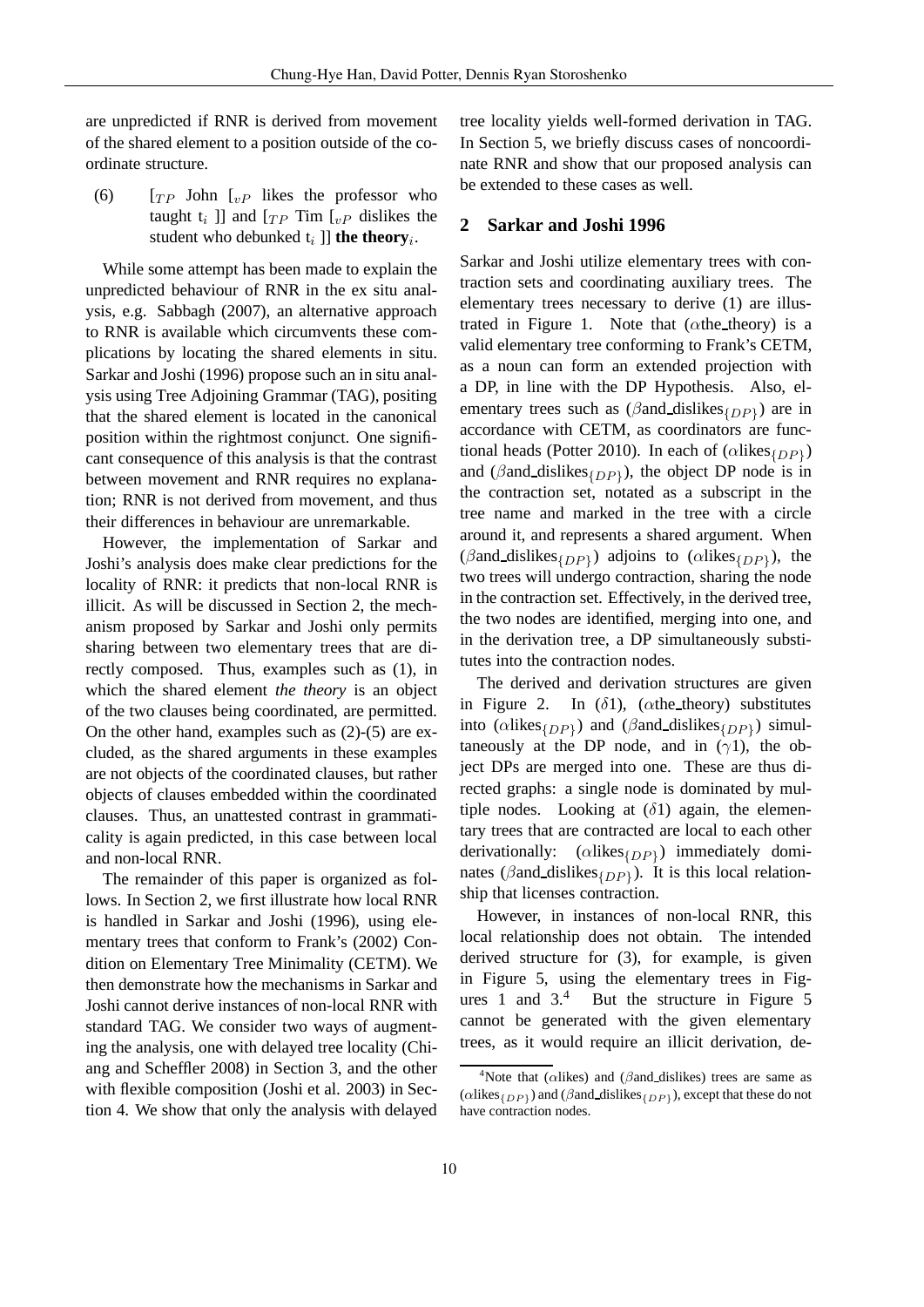

Figure 1: Elementary trees for *John likes and Tim dislikes the theory.*



Figure 2: Derivation and derived structures for *John likes and Tim dislikes the theory.*

picted in Figure 4. Here, contraction must occur between the two relative clause elementary trees ( $\beta$ taught<sub>{DP}</sub>) and ( $\beta$ debunked<sub>{DP}</sub>). These relative clause trees though are not derivationally local to each other: they must each adjoin to the DP trees ( $\alpha$ the professor) and ( $\alpha$ the student) which in turn must substitute into the object positions of ( $\alpha$ likes) and ( $\beta$ and dislikes).

# **3 Derivation using Delayed Tree-Local MC-TAG**

To address this problem, we augment Sarkar and Joshi's analysis with delayed tree locality. As defined in Chiang and Scheffler, delayed tree-local multi-component (MC) TAG allows members of an



Figure 4: Illegal derivation structure for *John likes the professor who taught and Tim dislikes the student who debunked the theory* using standard TAG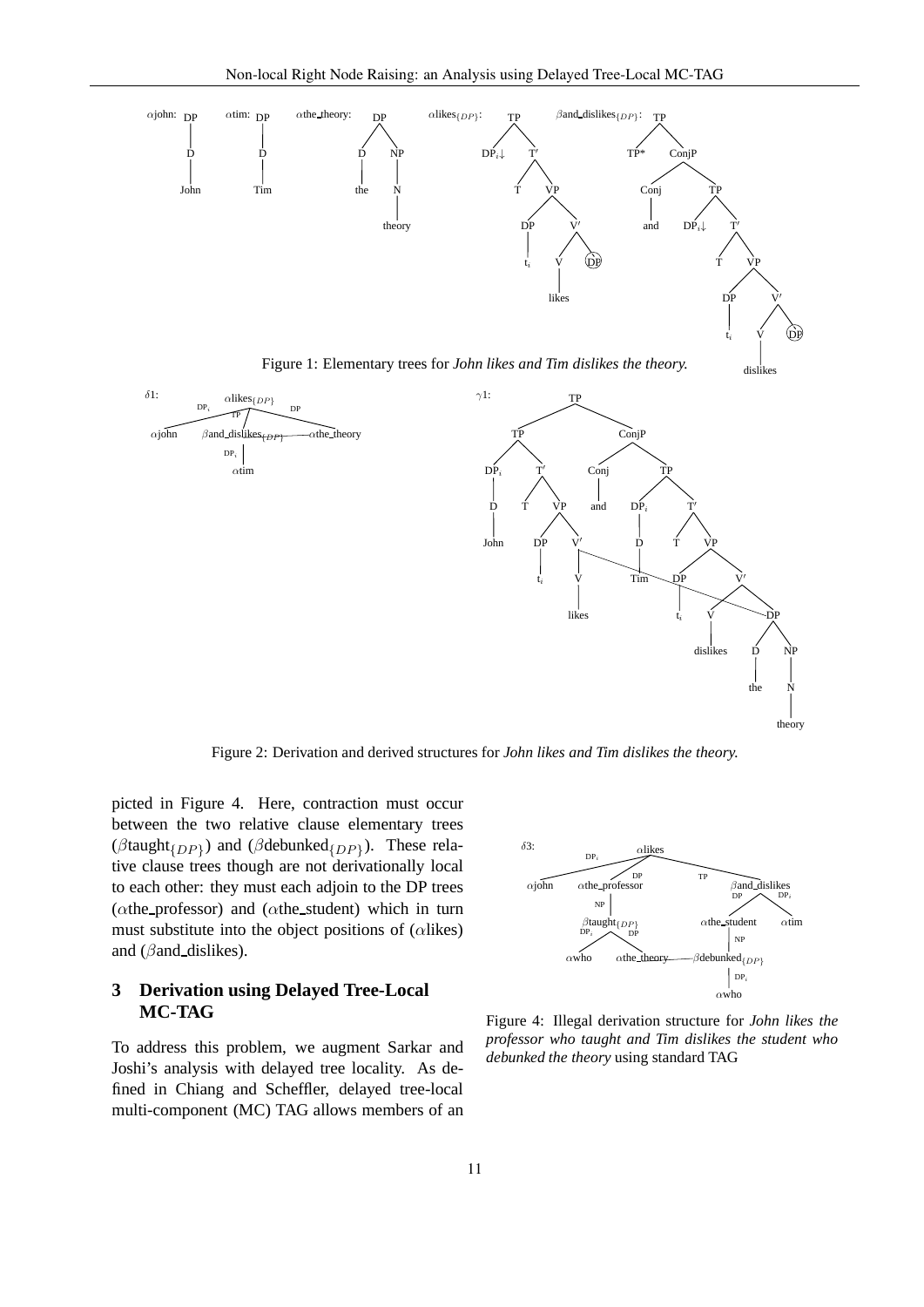

Figure 3: Elementary trees for *John likes the professor who taught and Tim dislikes the student who debunked the theory.*



Figure 5: Derived structure for *John likes the professor who taught and Tim dislikes the student who debunked the theory.*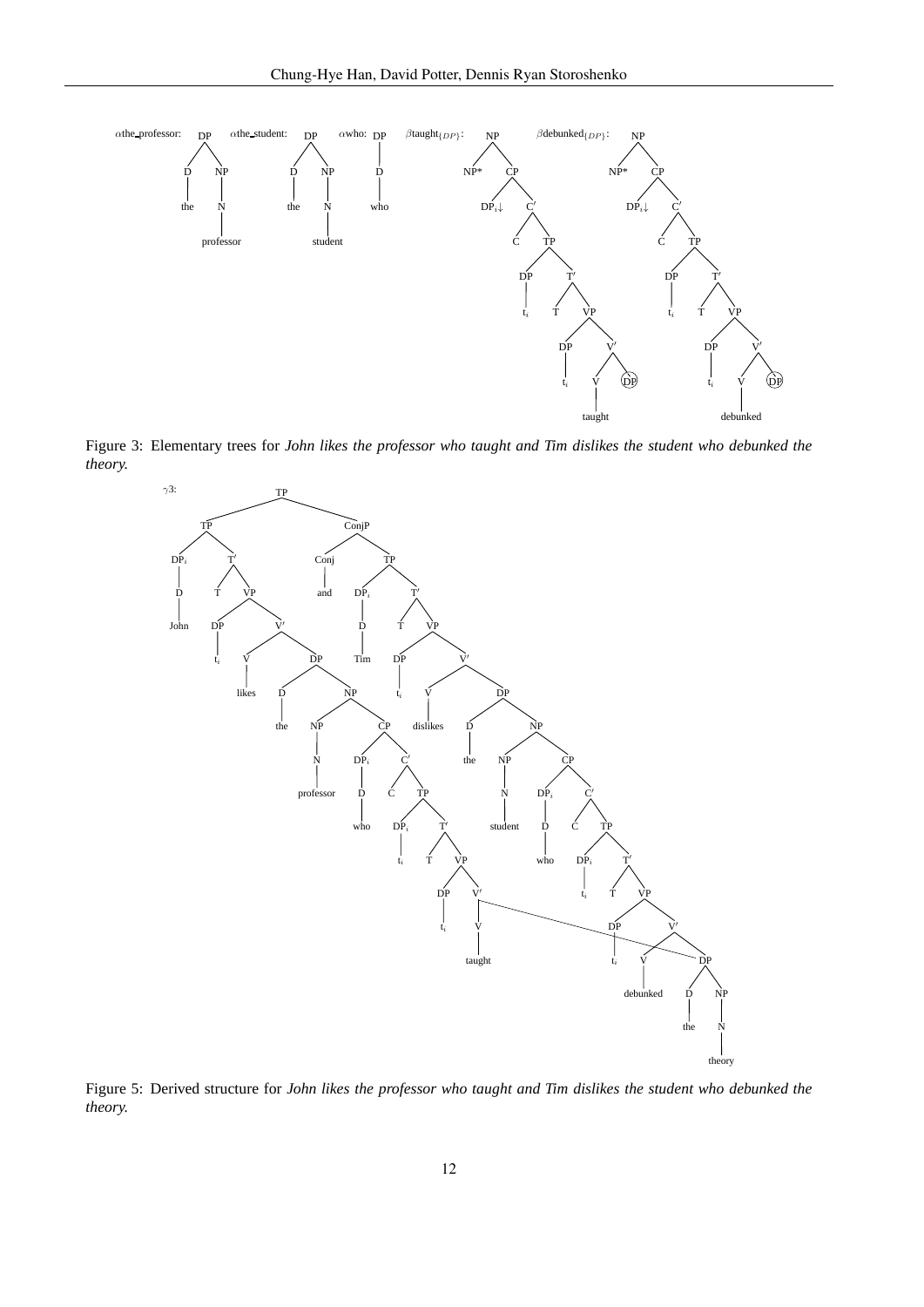MC set to compose with different elementary trees as long as the members eventually compose into the same elementary tree. In the derivation structure, the members of the MC set do not need to be immediately dominated by a single node, though there must be a node that dominates all the members of the MC set. The lowest such node is called the *destination* of an MC set. The *delay* of an MC set is the union of the paths from the destination to each member of the MC set, excluding the destination itself.

In deriving (3), we propose MC elementary tree sets for relative clauses with shared nodes, as in Figure 6. We postulate a structural constraint between the two trees in the MC set: the degenerate tree component must dominate the relative clause tree component in the derived structure.

In effect, with the addition of the MC tree sets such as those in Figure 6, the specification of contraction sets is now divorced from the elementary trees that compose through coordination. To accommodate this separation, we need to extend the licensing condition for contraction. We take an elementary tree participating in coordination and the immediately dominated degenerate tree with contraction set as a derivational unit, and call it a *contraction path*. We propose that contraction between two MC sets A and B is licensed if A and B have corresponding contraction sets, and the contraction path containing the degenerate tree component of A either immediately dominates or is immediately dominated by the contraction path containing the degenerate tree component of B.

The delayed tree-local derivation for (3) is depicted in the derivation structure in Figure 7, generating the derived structure in Figure 5. ( $\beta$ taught1<sub>{DP}</sub>) adjoins to ( $\alpha$ the\_professor), and ( $\beta$ taught2<sub>{DP}</sub>), a degenerate tree, adjoins to the TP node of ( $\alpha$ likes). ( $\beta$ and dislikes) adjoins to this TP, and  $(\beta$ debunked $2_{\{DP\}})$  adjoins to the TP of  $(\beta$ and dislikes).  $(\beta$ debunked $1_{IDPI})$ adjoins to  $(\alpha$ the\_student) which substitutes into ( $\beta$ and\_dislikes). The delay of the (taught $_{\{DP\}}$ ) MC set is  $\{(\beta \text{taught1}_{\{DP\}}), (\alpha \text{the\_professor})\}$  and the ),  $(\beta$ taught $2_{\{DP\}}$ ), (αthe professor)} and the delay of the (debunked $_{\{DP\}}$ ) MC set is  $\{(\beta$ debunked $1_{\{DP\}})$ , ( $\beta$ debunked $2_{\{DP\}}$ ), ( $\alpha$ the\_student)}. As no derivation node is a member of more than one delay, this is a 1-delayed tree-local MC-TAG derivation. In this



Figure 7: Derivation structure for *John likes the professor who taught and Tim dislikes the student who debunked the theory* with delayed tree locality

derivation, ( $\alpha$ likes) and ( $\beta$ taught $2_{\{DP\}}$ ) form a contraction path, which immediately dominates another contraction path, made up of  $(\beta$ and dislikes), a coordinating auxiliary tree, and ( $\beta$ debunked $2_{\{DP\}}$ ), a degenerate tree with a corresponding contraction set specification. As the two paths are local to each other, contraction of the object DPs in the relative clause trees,  $(\beta \text{taught1}_{\{DP\}})$  and ( $\beta$ debunked $1_{\{DP\}}$ ), is licensed.

The proposed analysis can rule out (7), where RNR has taken place across a coordinating clause without a shared argument.

 $(7)$  \* [John likes the professor who taught  $\Box$ ] and [Tim dislikes the student who took the course] and [Sue hates the postdoc who debunked **the theory**].

Due to the domination constraint between the two trees in the MC set, the only plausible derivation is as in Figure 8. But node contraction is not licensed in this derivation, as the two contraction paths, one containing  $(\alpha$ likes) and ( $\beta$ taught $2_{\{DP\}}$ ), and the other containing ( $\beta$ and\_hates) and ( $\beta$ debunked2<sub>{DP}</sub>), are separated by ( $\beta$ and dislikes). As the two paths are not derivationally local to each other, contraction between the relative clauses is not licensed.

Local RNR can also be accounted for in terms of the proposed MC set with the contraction set specification, and contraction paths. Returning to (1), its derivation structure can be recast as in Figure 10, using the MC sets in Figure 9. In Chiang and Scheffler's definition of delayed tree-local MC-TAG, one member of an MC set is allowed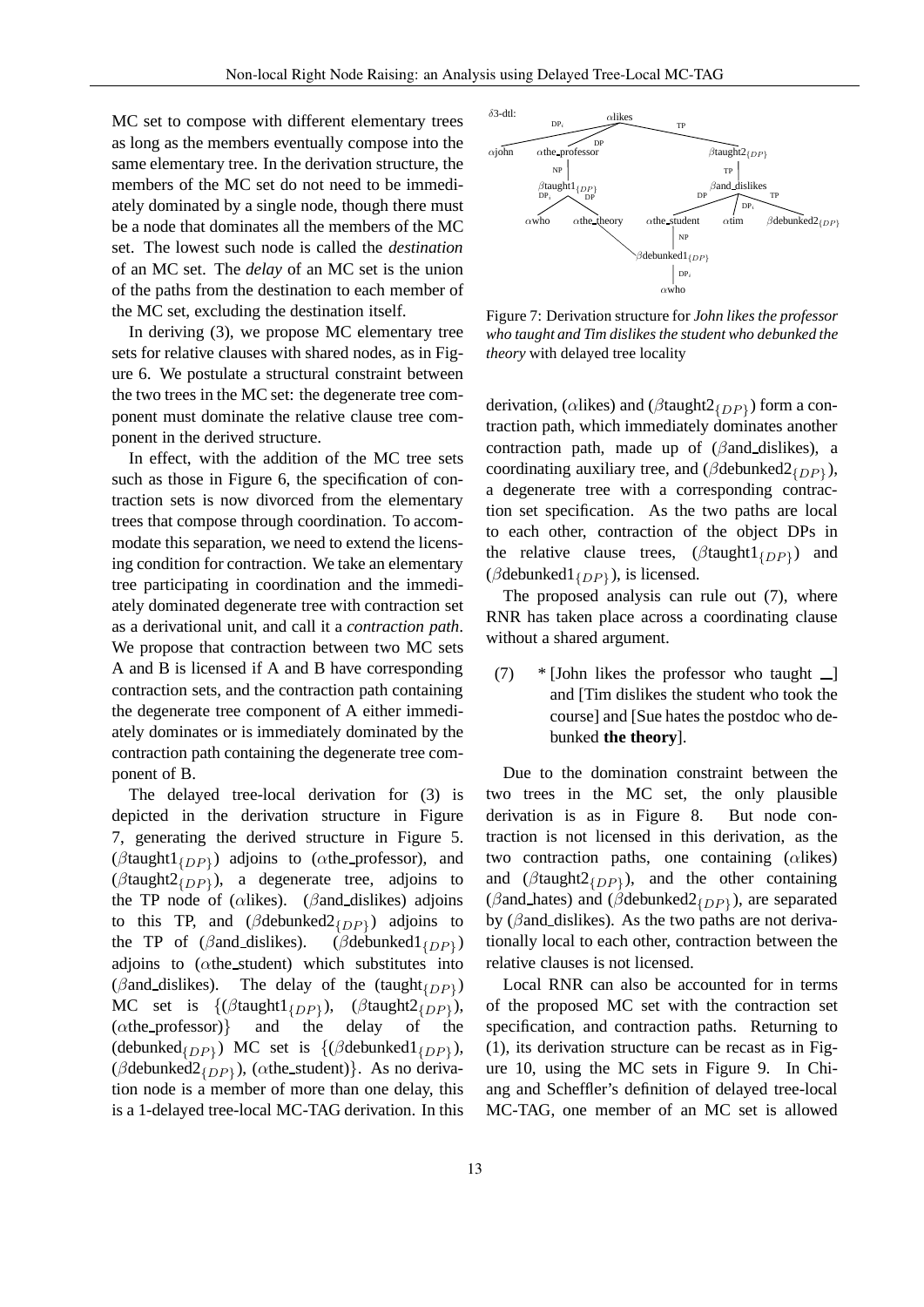

Figure 6: MC sets for relative clauses with contraction sets



Figure 8: Illegal derivation structure for *\*John likes the professor who taught and Tim dislikes the student who took the course and Sue hates the postdoc who debunked the theory*



Figure 9: MC sets for *likes* and *and dislikes* with contraction sets

to adjoin into another. As such, in Figure 10, ( $\beta$ likes $2_{\{DP\}}$ ) adjoins to ( $\alpha$ likes $1_{\{DP\}}$ ), forming one contraction path, and ( $\beta$ and\_dislikes $2_{\{DP\}}$ ) adjoins to ( $\beta$ and\_dislikes $1_{\{DP\}}$ ), forming another. The two contraction paths are in immediate domination relation, licensing the contraction of the object DPs.



Figure 10: Delayed tree-local derivation for *John likes and Tim dislikes the theory*

### **4 Derivation using Flexible Composition**

We now attempt to augment Sarkar and Joshi's analysis with tree-local MC-TAG with flexible composition. Flexible composition can be seen as reverseadjoining: instead of  $\beta$  adjoining onto  $\alpha$  at node  $\eta$ ,  $\alpha$  splits at η and wraps around  $\beta$ . By reversing the adjoining this way, tree-locality can be preserved in an otherwise non-local MC-TAG derivation.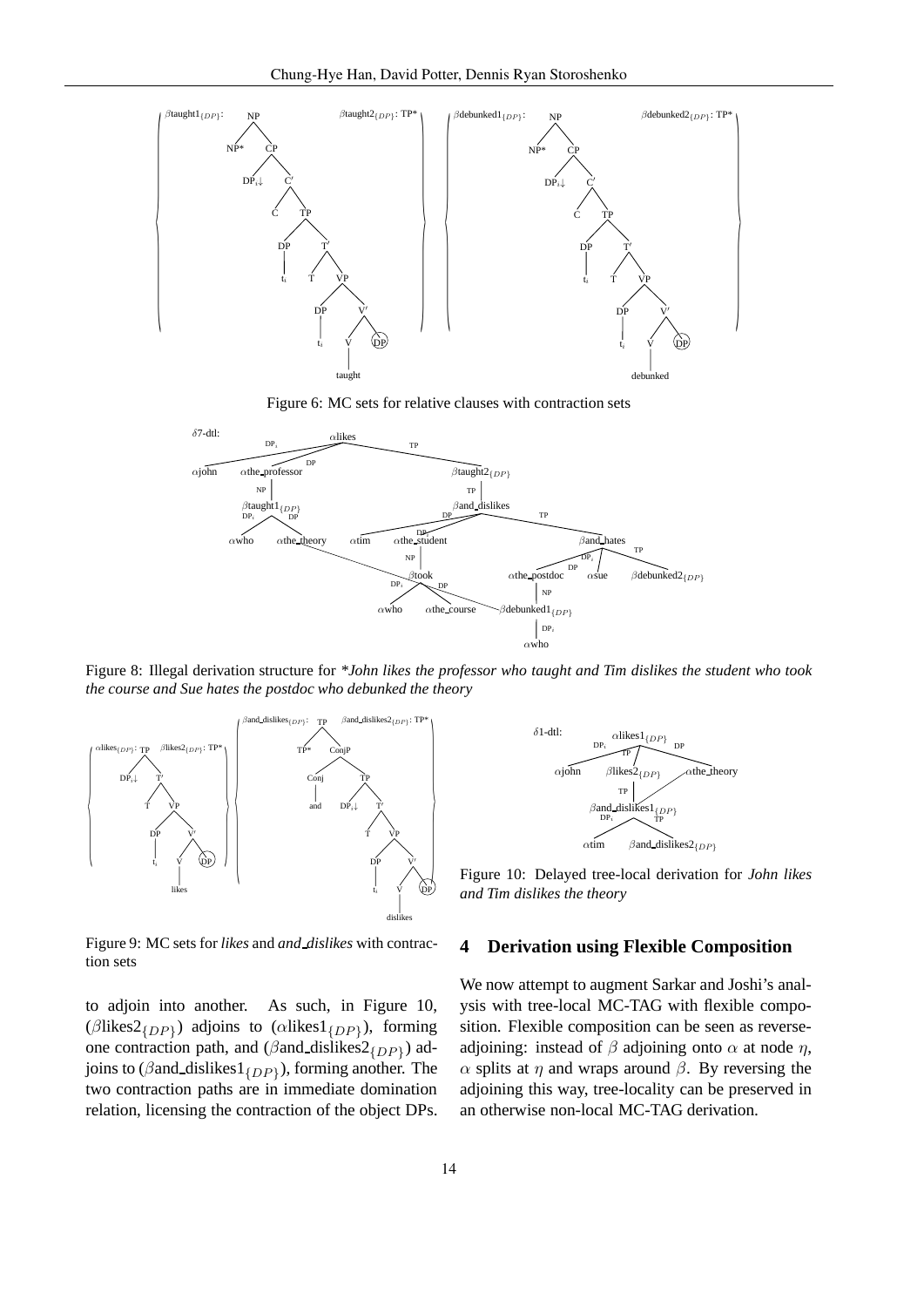

Figure 11: Illegal derivation structure for *John likes the professor who taught and Tim dislikes the student who debunked the theory* with flexible composition

As depicted in the derivation structure in Figure 11, flexible composition seems to keep the derivation tree-local: (αthe professor) reverseadjoins to  $(\beta$ taught $1_{\{DP\}})$  which in turn substitutes into ( $\alpha$ likes), and ( $\beta$ taught2<sub>{DP}</sub>), the other component of the  $(taught_{\{DP\}})$  MC set adjoins to ( $\alpha$ likes). And ( $\beta$ and dislikes) adjoins to  $(\beta$ taught2<sub>{DP}</sub>), ),  $(\beta$ debunked $2_{\{DP\}})$ adjoins to ( $\beta$ and dislikes), and ( $\alpha$ the student) reverse-adjoins to  $(\beta$ debunked $1_{\{DP\}})$ , which allows ( $\beta$ debunked $1_{\{DP\}}$ ) to substitute into  $(\beta$ and dislikes). The contraction path containing ( $\alpha$ likes) and ( $\beta$ taught $2_{\{DP\}}$ ) and the one containing ( $\beta$ and\_dislikes) and ( $\beta$ debunked $2_{\{DP\}}$ ) are local to each other, and so contraction between the relative clauses should in principle be possible.

But there is a problem with this derivation: it substitutes ( $\beta$ taught $1_{\{DP\}}$ ) and ( $\beta$ debunked $1_{\{DP\}}$ ) into ( $\alpha$ likes) and ( $\beta$ and dislikes) respectively. This is problematic because these substitutions are using new DP nodes created by the reverse-adjoining of ( $\alpha$ the professor) to ( $\beta$ taught1) and ( $\alpha$ the student) to (βdebunked1). Though this composition is allowed by the definition in Joshi et al. (2003), it is not allowed by the definition in Chiang and Scheffler (2008), where it is speculated that allowing such derivation may increase the weak generative capacity beyond standard TAG.

This result provides further support for Chiang and Scheffler's (2008) observation that while any derivation using flexible composition can alternatively be expressed in a 2-delayed tree-local MC-TAG, a derivation using a 1-delayed tree-local analysis may not be expressed in an MC-TAG with flexible composition. To verify this observation, Chiang and Scheffler used ECM construction where there is a binding relationship between the matrix subject and the ECM subject, as in (8).

(8) John believes himself to be a decent guy. (Ryant and Scheffler, 2006)

They show that though there is a simple derivation using a 1-delayed tree-local MC-TAG, the derivation with flexible composition originally proposed for (8) by Ryant and Scheffler (2006) is actually illegal. There, a reverse-adjoining takes place at a site that is created by a reverse-substitution. We have essentially obtained the same results with the derivation of non-local RNR.

## **5 Noncoordinate RNR**

Following Hudson (1976), Napoli (1983), Goodall (1987), Postal (1994), and Phillips (2003), and as illustrated in (9) and (10), RNR is possible in noncoordinated structures.

- (9) a. [David changed  $\Box$ ] while [Angela distracted **the baby**].
	- b.  $[I]$  organize  $[]$  more than  $[I]$  actually run **her life**].
	- c.  $[I$  organize  $\Box$  although  $[I$  don't really run **her life**].
- (10) a. Of the people questioned, those [who liked  $\Box$  outnumbered by two to one those [who disliked **the way in which the devaluation of the pound had been handled**]. (Hudson, 1976)
	- b. Politicians [who have fought for  $\Box$ ] may well snub those [who have fought against **animal rights**]. (Postal, 1994)
	- c. The professor [who taught  $\Box$ ] dislikes the student [who debunked **the theory**].

Our proposed analysis of coordinate RNR can straightforwardly be extended to the examples in (9). In the derivation of each of the examples, the elementary tree representing the adjunct clause adjoins to the matrix clause, just as the elementary tree representing the coordinated clause did. These elementary trees thus form a natural class with coordinating elementary trees, and as such, they can each form a contraction path with the immediately dominated